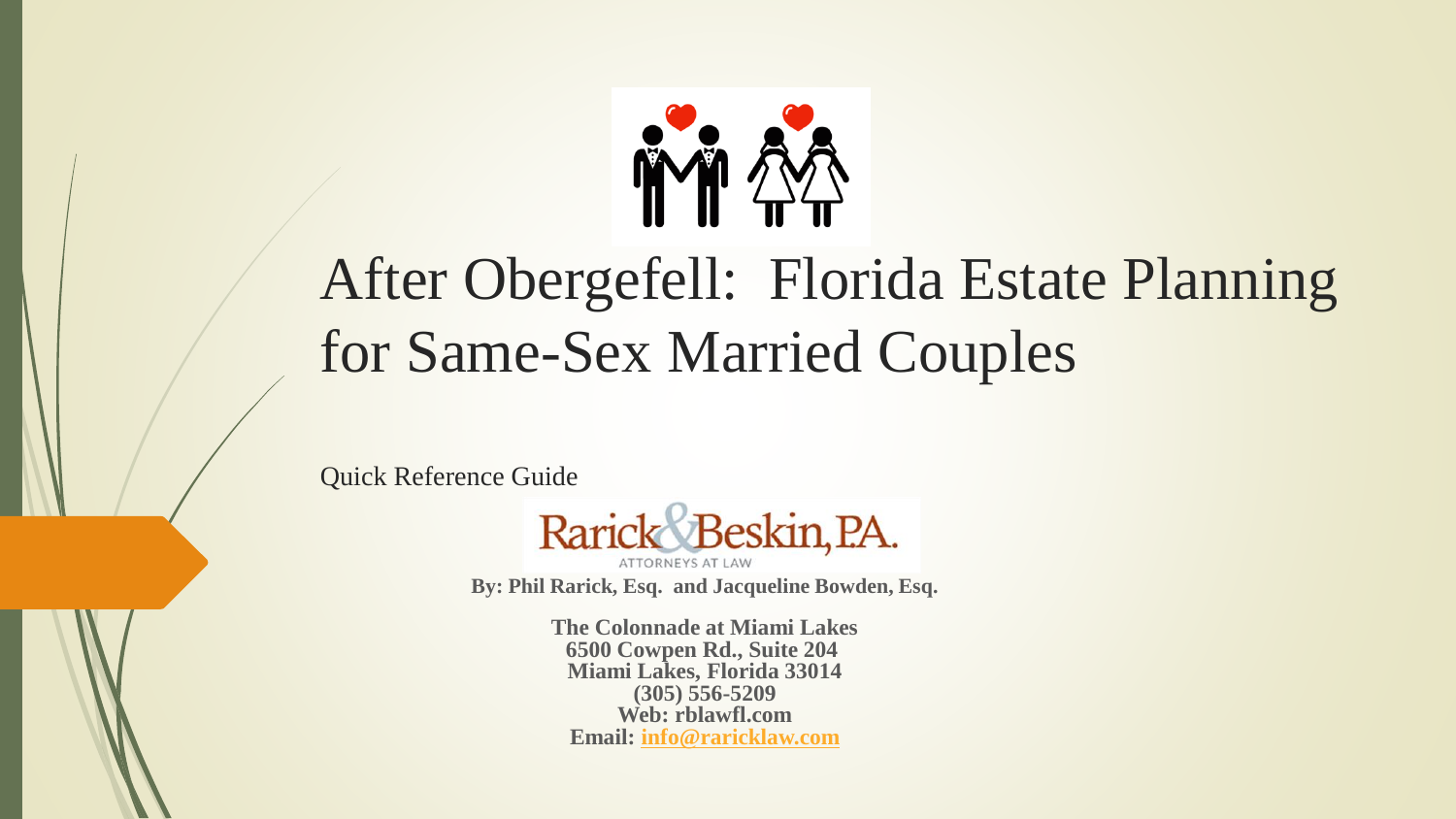## **I. Introduction**

After decades of struggle, same-sex couples finally secured equal recognition of their marital union on June 26, 2015 when the U.S. Supreme Court issued its landmark decision in **Obergefell v. Hodges**. Justice Kennedy wrote for the Court:

*No union is more profound than marriage, for it embodies the highest ideals of love, fidelity, devotion, sacrifice, and family. In forming a marital union, two people become something greater than once they were. As some of the petitioners in these cases demonstrate, marriage embodies a love that may endure even past death. It would misunderstand these men and women to say they disrespect the idea of* marriage. Their plea is that they do respect it, respect it so deeply that they seek to find its fulfillment *for themselves. Their hope is not to be condemned to live in loneliness, excluded from one of civilization's oldest institutions. They ask for equal dignity in the eyes of the law. The Constitution grants them that right.*

This decision, and the prior decisions such as **U.S. v. Windsor**, opened a "constellation" of benefits long denied to same-sex couples. This guide is a reference for Florida same-sex couples; it is designed to help such couples and professionals understand these new benefits and opportunities for estate and asset protection planning.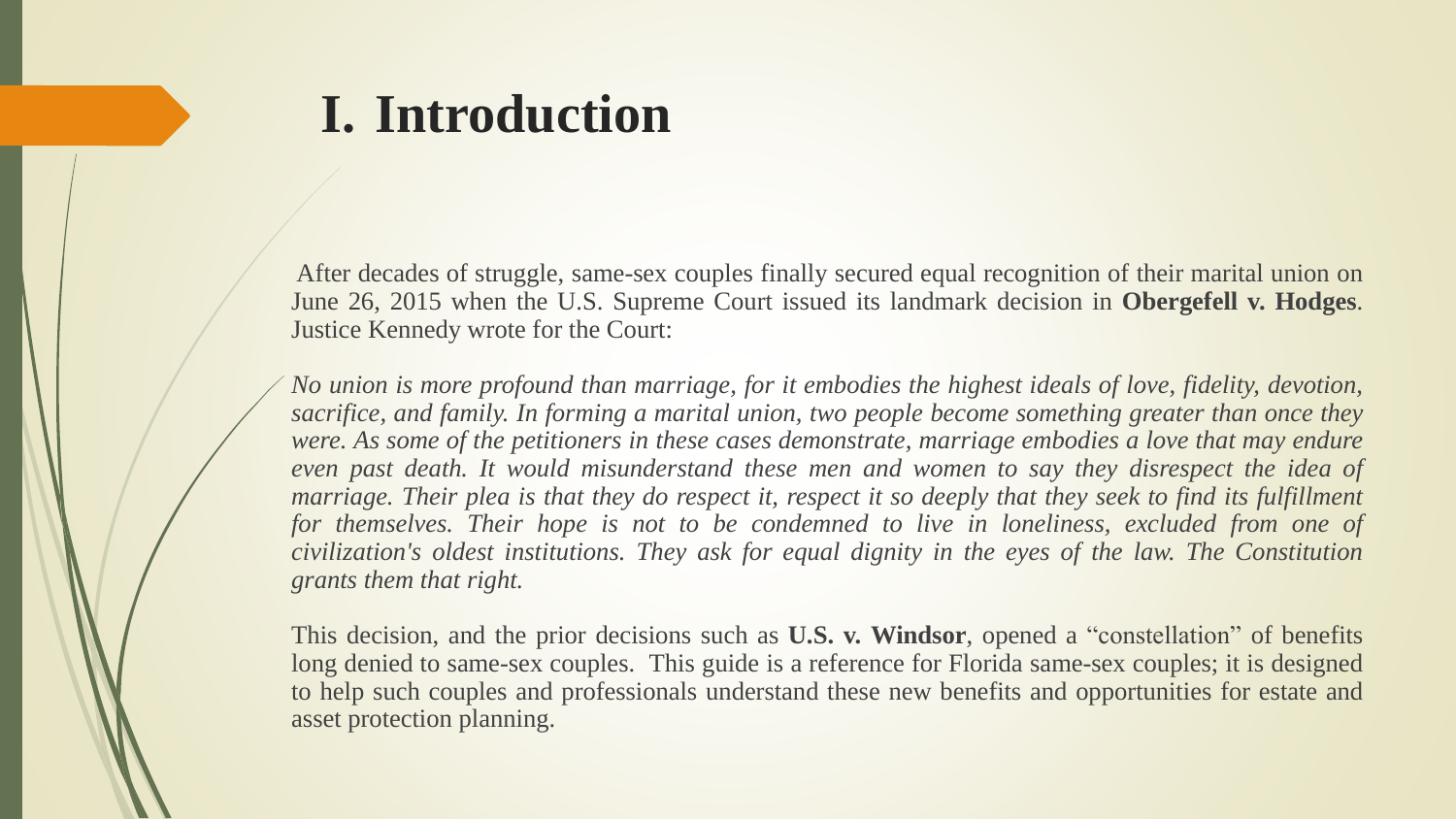## **II. 7 Key Federal Estate Planning Benefits Now Available**

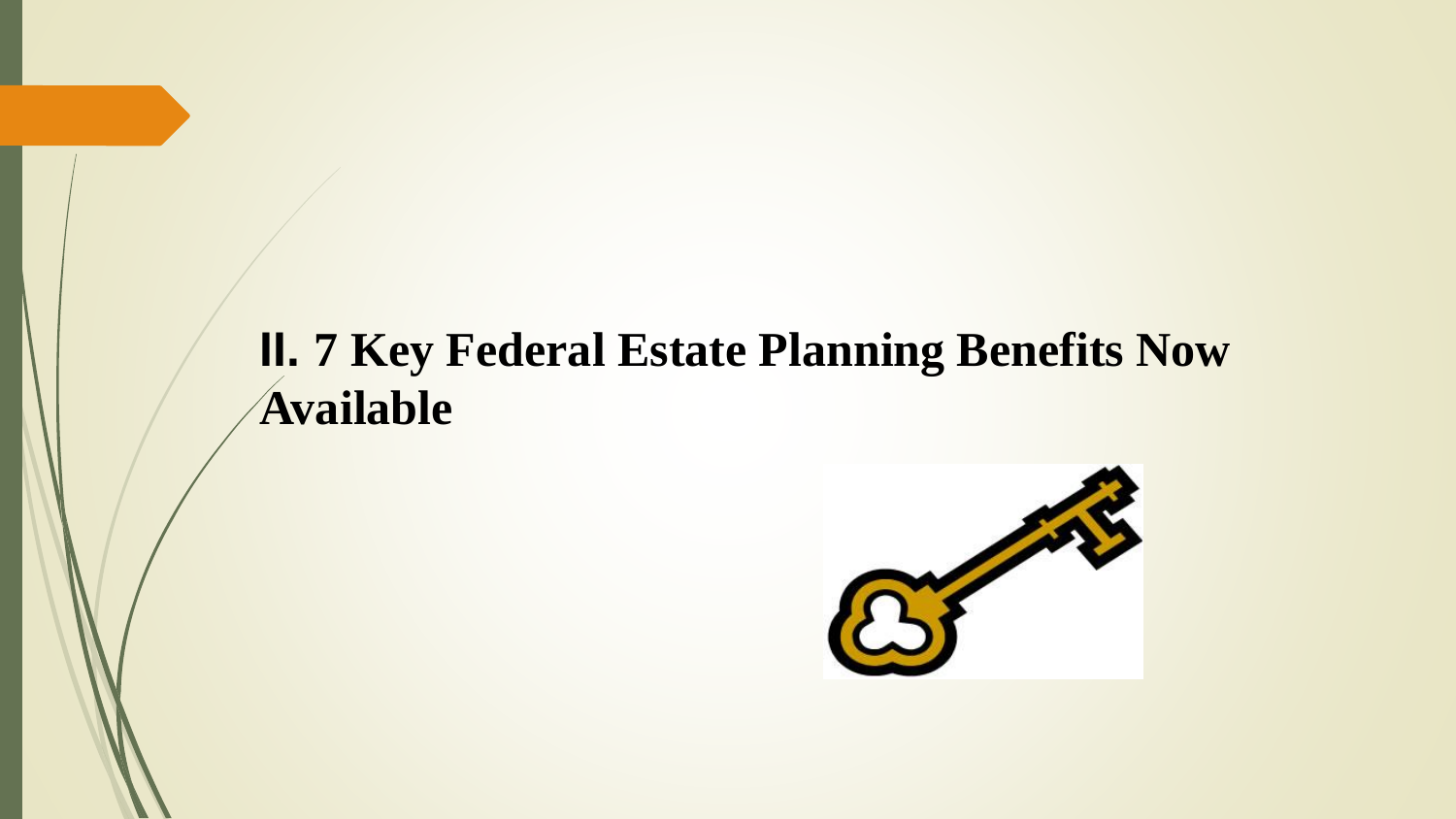■ 1. *Unlimited Marital Deduction*. Same-sex couples may now take advantage of the "unlimited marital deduction" for interspousal asset transfers. An enormous tax benefit, this will allow same-sex couples to gift within the marriage without having such gift trigger a reduction in either spouse's estate or gift tax exclusion rights. The first spouse to die can give an unlimited amount of assets to the surviving spouse without any estate tax consequence.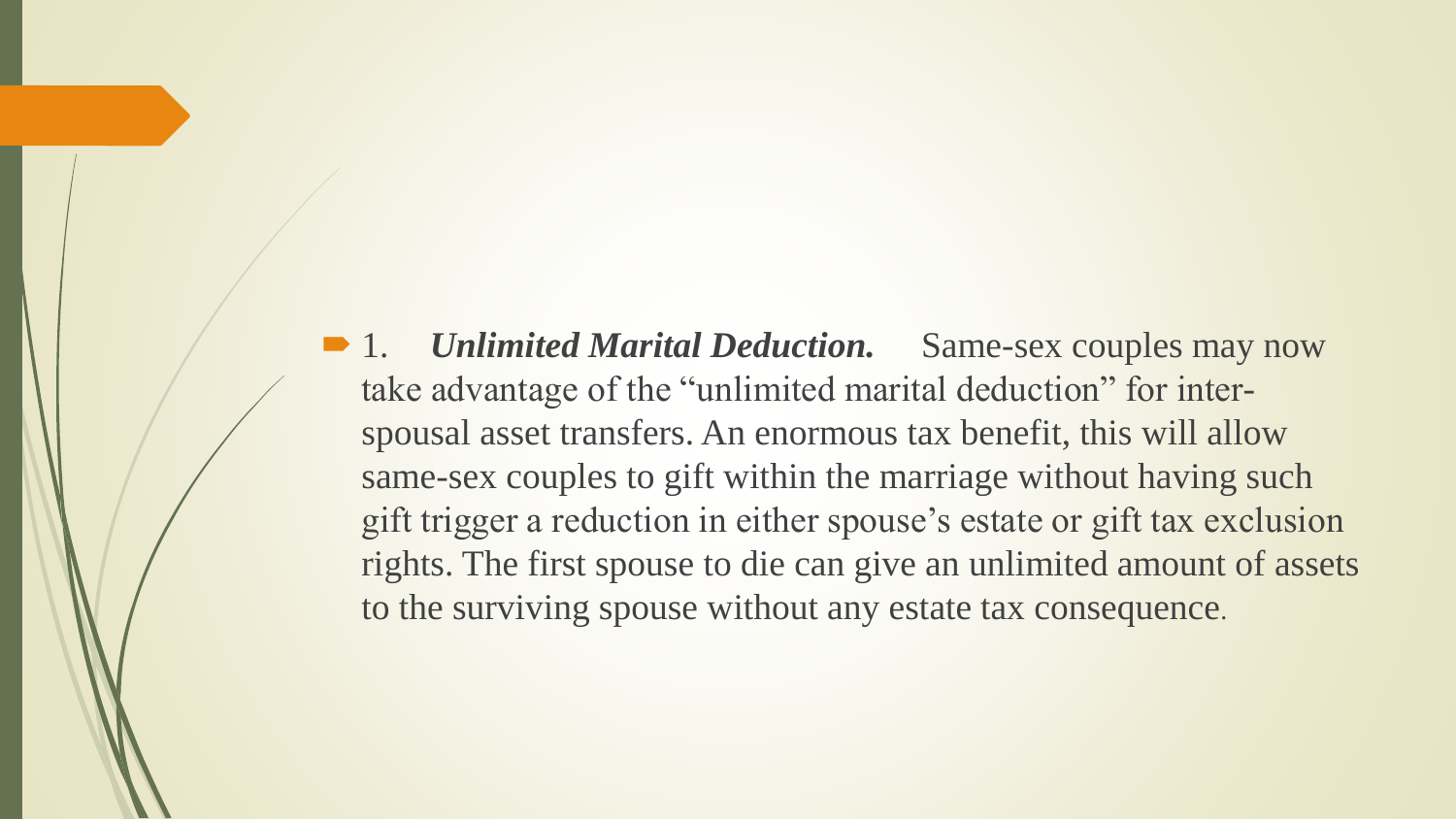■ 2. *Gift Splitting*. Gift splitting allows same-sex couples to equally contribute into a conveyance of a gift to a thirdparty. More specifically, same-sex couples can now gift a combined amount of \$28,000 per recipient by combining each spouse's annual gift exclusion.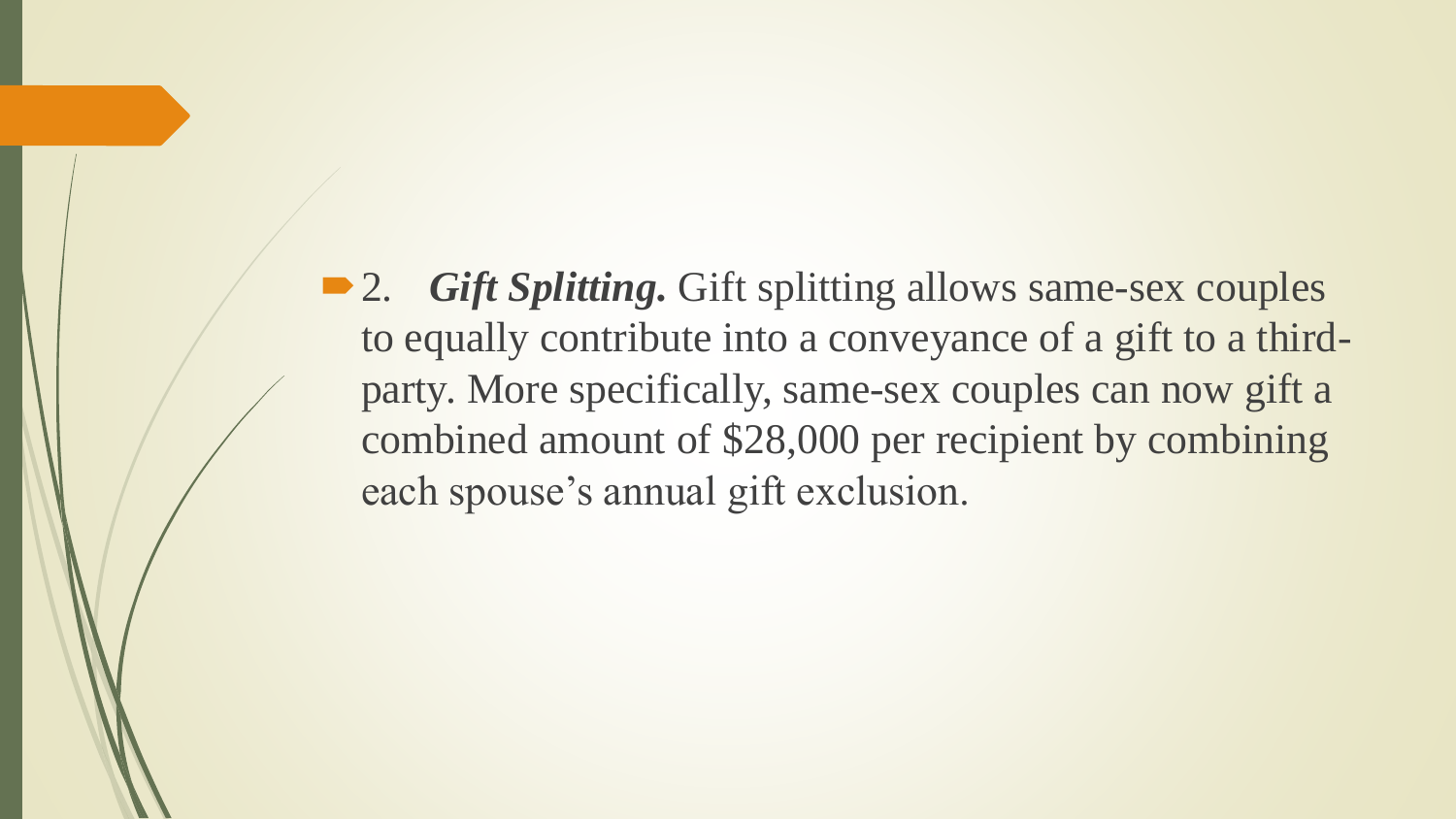■ 3. *Portability*. Portability allows for the inheritance of a deceased spouse's unused federal estate tax exemption. Each spouse has a tax exclusion expected to be \$5.45 million in 2016. In the unfortunate event of a tragedy, a surviving spouse may claim any of the unclaimed tax portion which the deceased spouse left unutilized, as long as the surviving spouse files a timely estate tax return and elects the portability.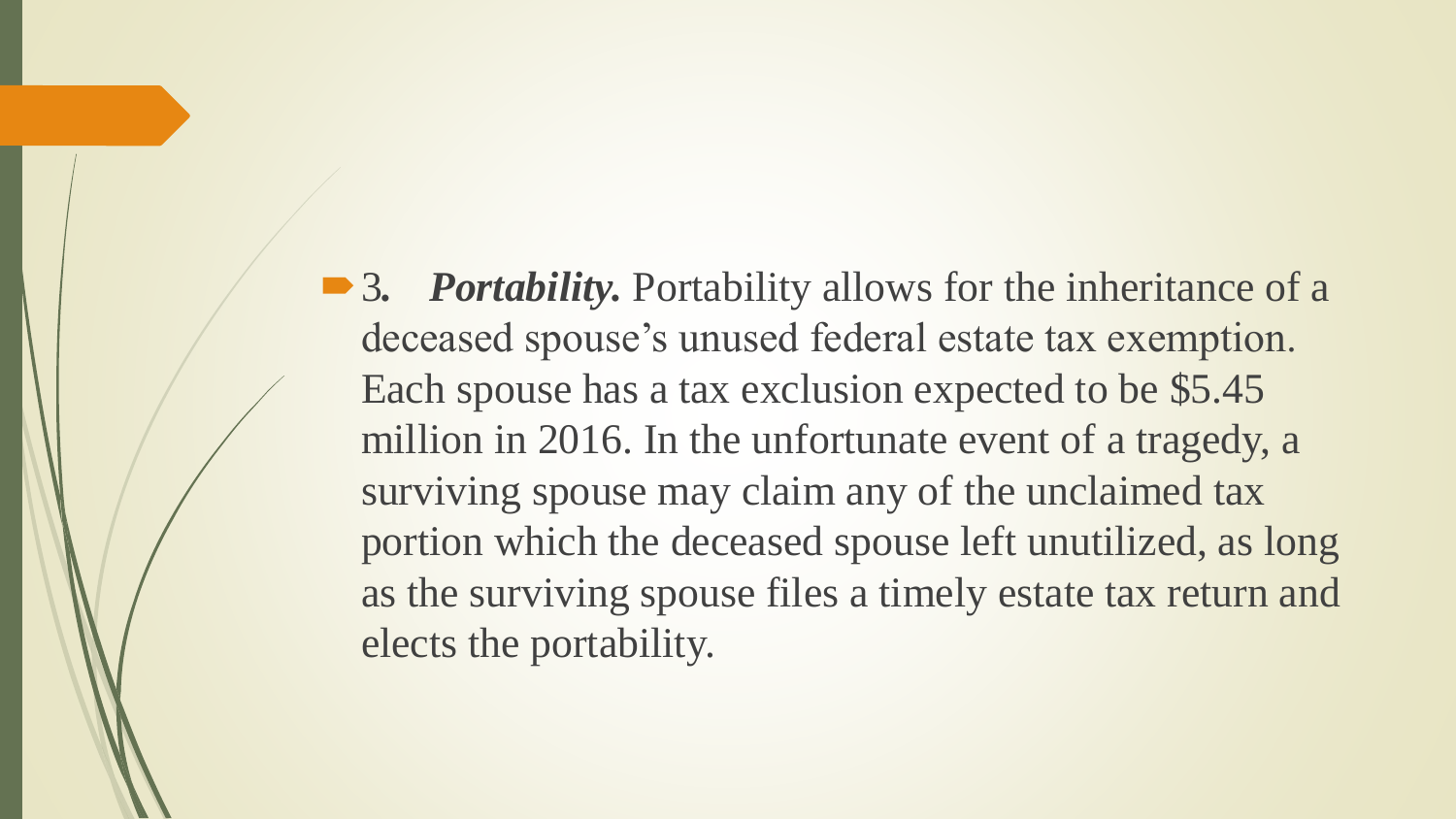**■ 4.** *Retirement Accounts*. A surviving spouse may now rollover retirement account assets without the necessity for a required minimum or lump sum distribution. A surviving spouse now automatically qualifies as a spouse beneficiary under Federal pension laws known as ERISA – Employee Retirement Income Security Act.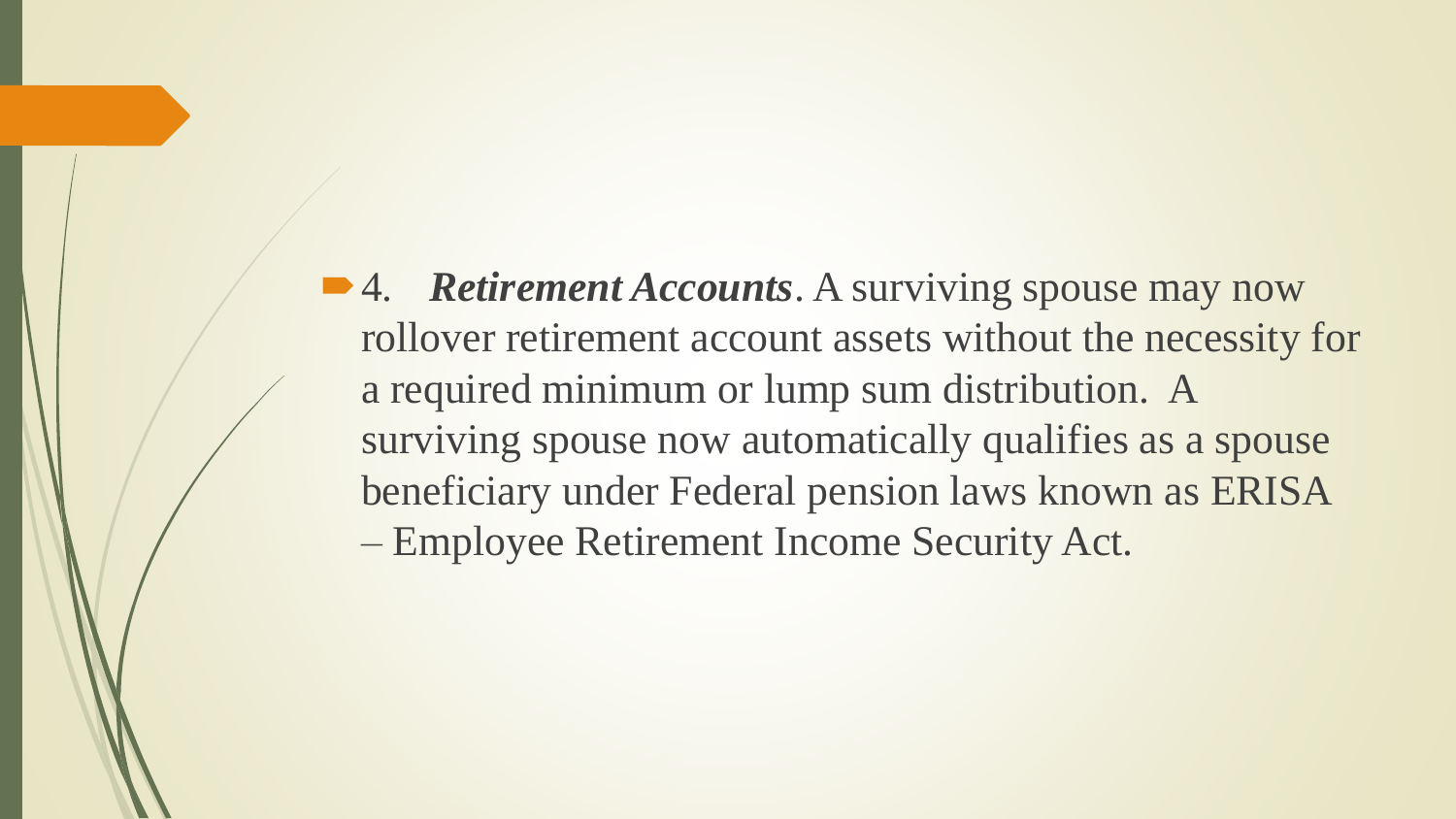■ 5. *Social Security*. A surviving spouse may now be entitled to Social Security benefits.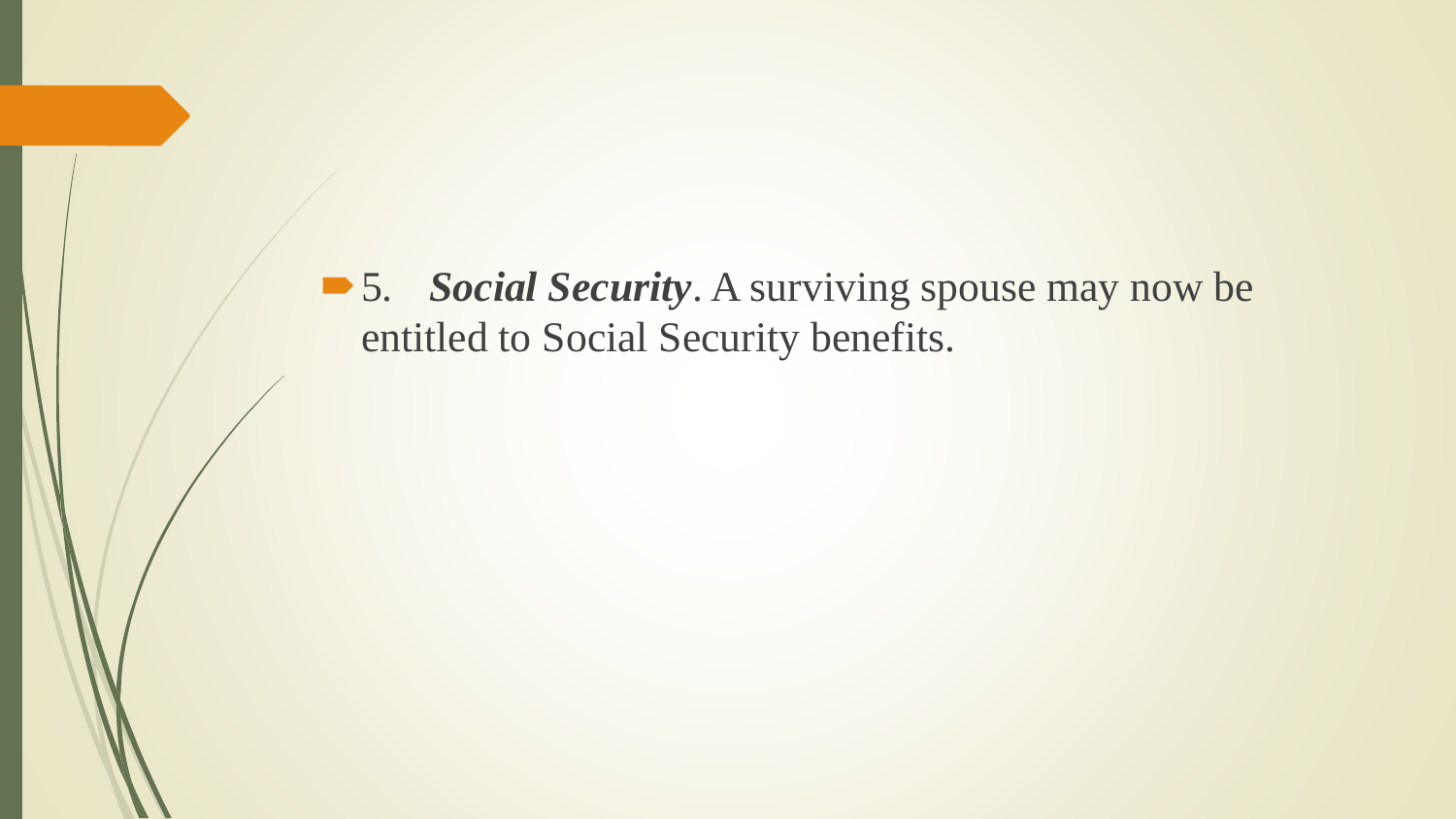■ 6. *Joint Tax Returns*. All spouses have the option to file a joint federal tax return, regardless of whether the State of residence recognizes same-sex marriages.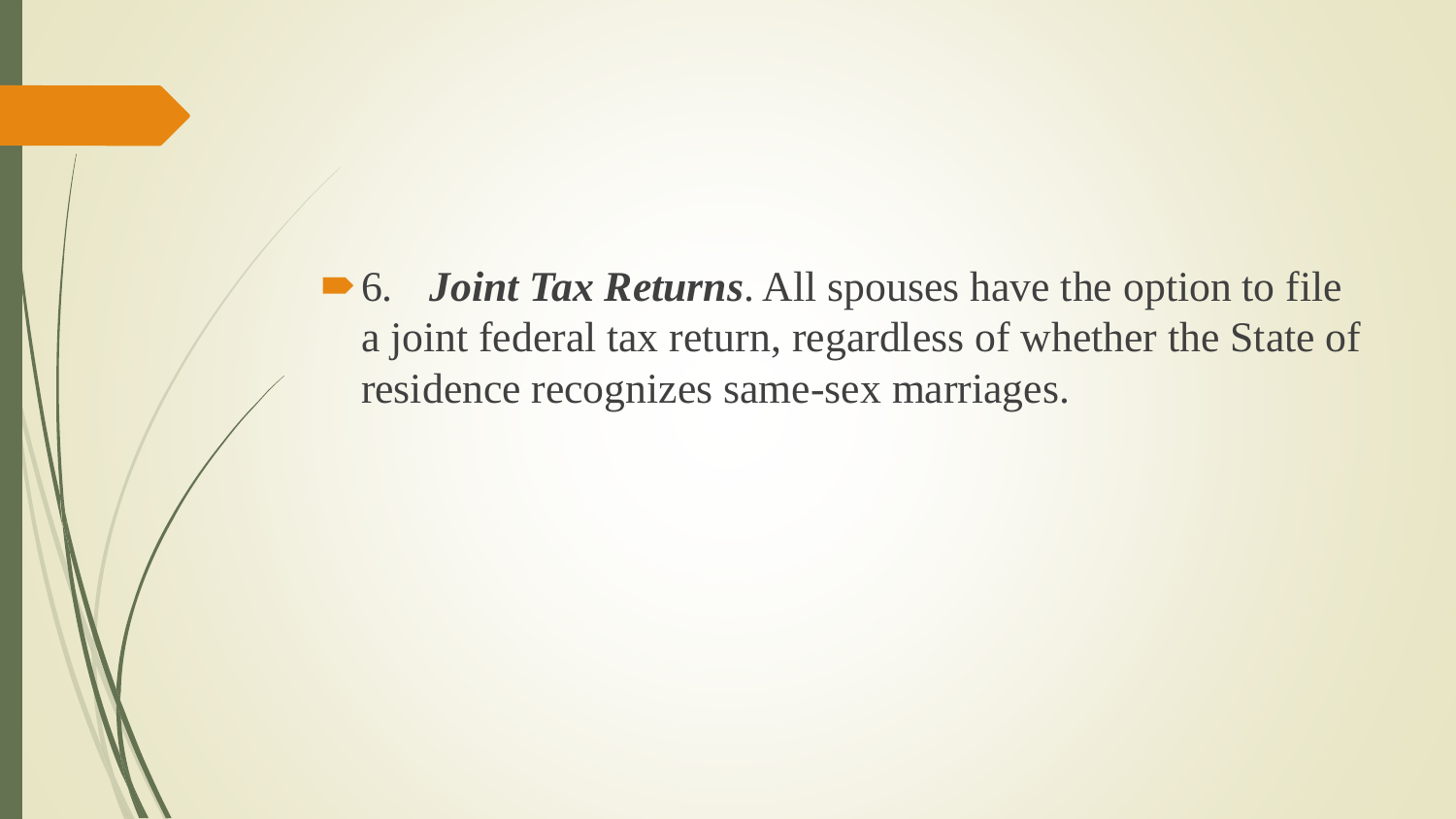■ 7. *Non-citizen spouses*: Until the Windsor decision, non-citizen spouses were not eligible for citizenship or permanent residency on the basis of their marriage to a spouse of the same sex who was a US citizen. Now, noncitizens may be eligible for permanent residency or citizenship on that basis. Though there are many benefits to becoming a permanent resident or citizen, there are also numerous tax and non-tax consequences that should be carefully considered before making this decision.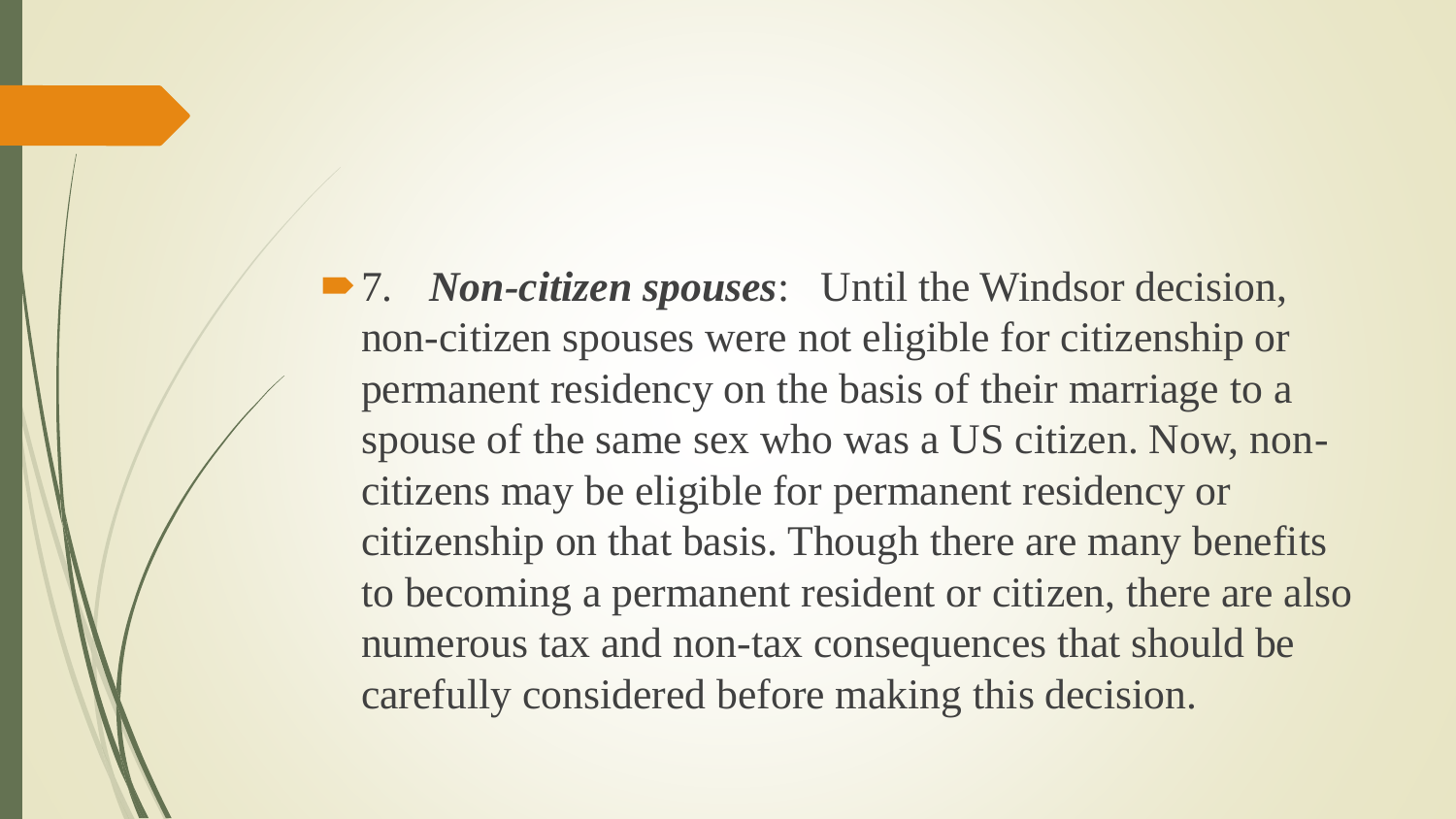#### **III. 5 Key Florida Benefits Now Available**

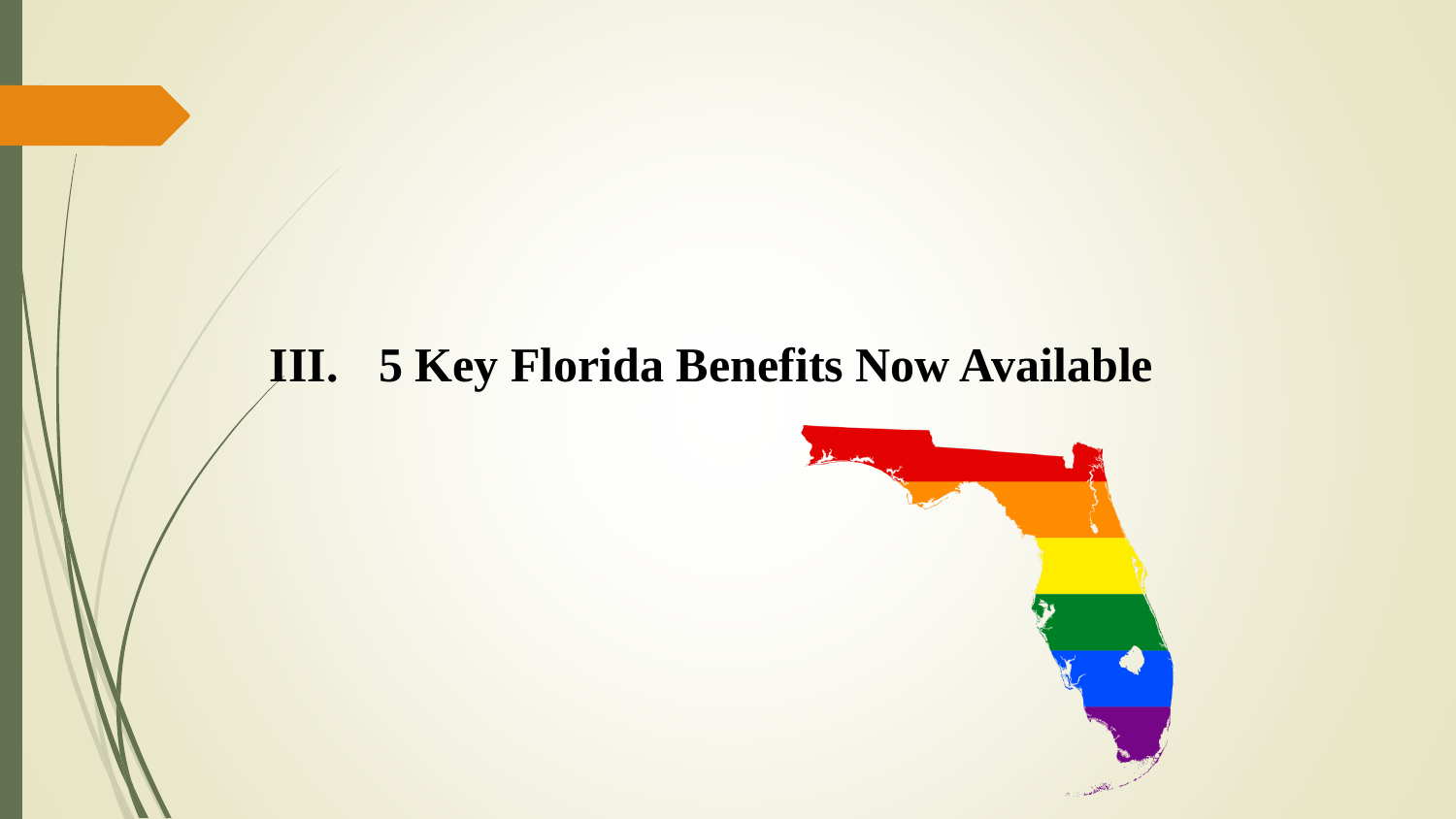1. *Florida Homestead*. The surviving spouse of a samesex marriage now has the right to inherit homestead property. This is a valuable benefit because Florida likely has the strongest law in the country to protect your homestead from most unsecured creditors. Of course, Florida homestead also has valuable state tax benefits: the two most significant are the \$50,000 property tax exclusion and 3% Save Our Homes cap limiting how much the appraised value can be increased each year.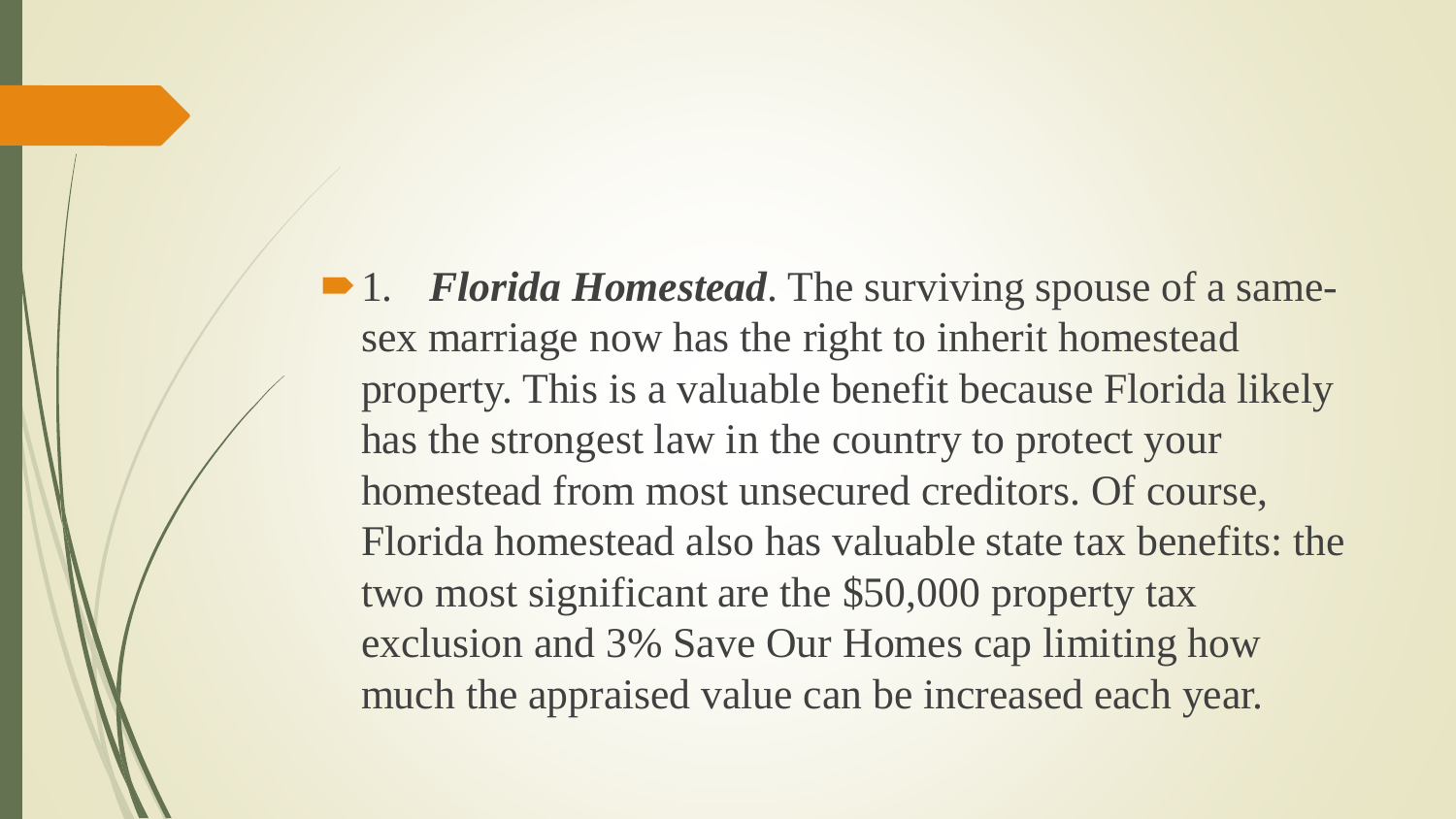■ 2. *The right to own property as tenants by the entirety (TBE).* This is an important right since it provides asset protection for same-sex couples owning property as TBE. It is a right available only to married couples. If the property is owned as TBE, a creditor cannot reach this asset unless it has a claim against both spouses. TBE property also avoids probate, because upon the death of one spouse the property is automatically transferred to the surviving spouse.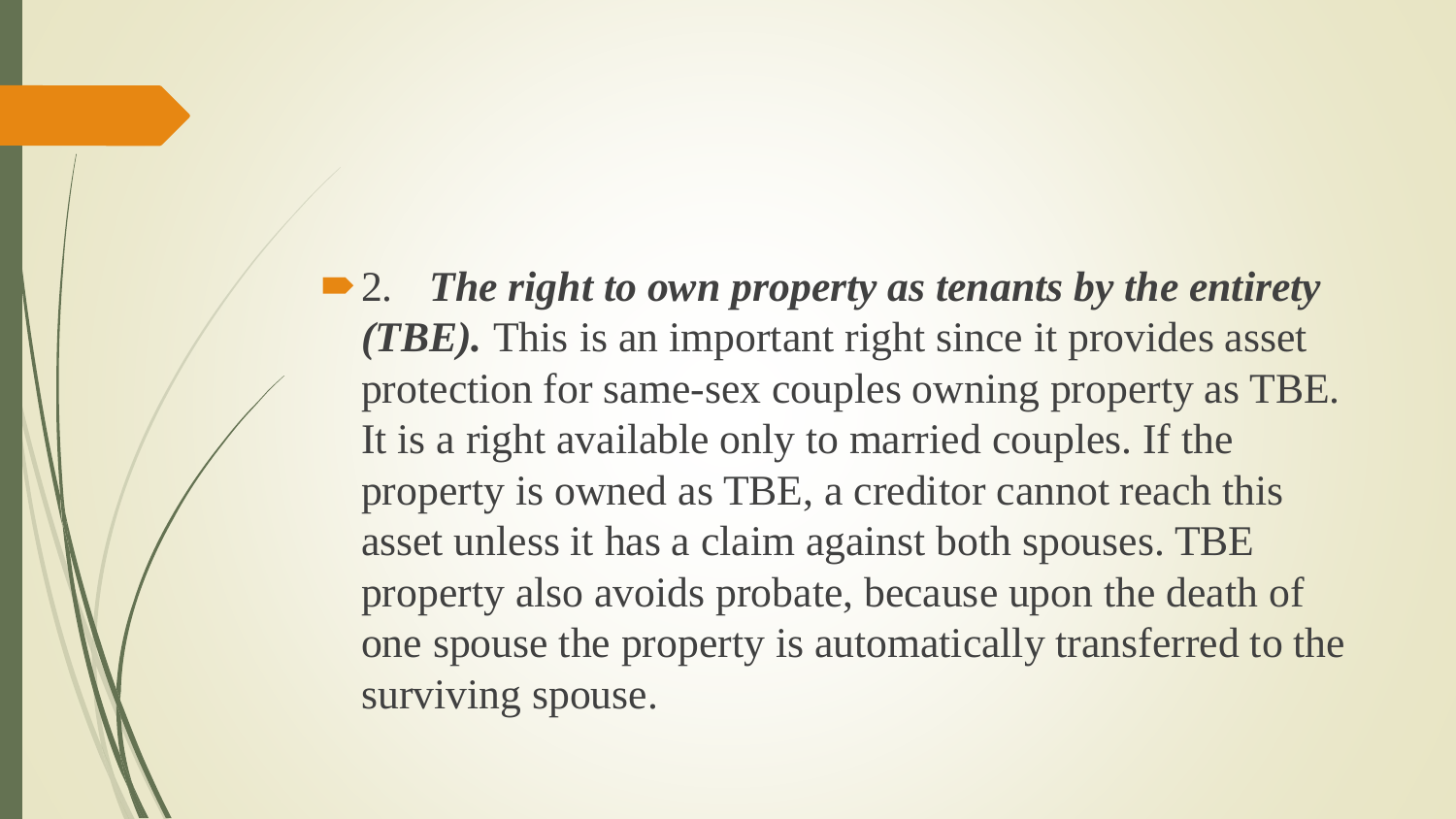■ 3. *Elective Share*. The surviving spouse now has the right to claim their elective share of a deceased spouse's estate, which is 30% of the deceased's spouse's augmented estate. The elective share is designed to protect the surviving spouse in the absence of good estate planning. It can be eliminated by a pre or post nuptial agreement - or by the surviving spouse providing at least 30% to the surviving spouse in their trust or will.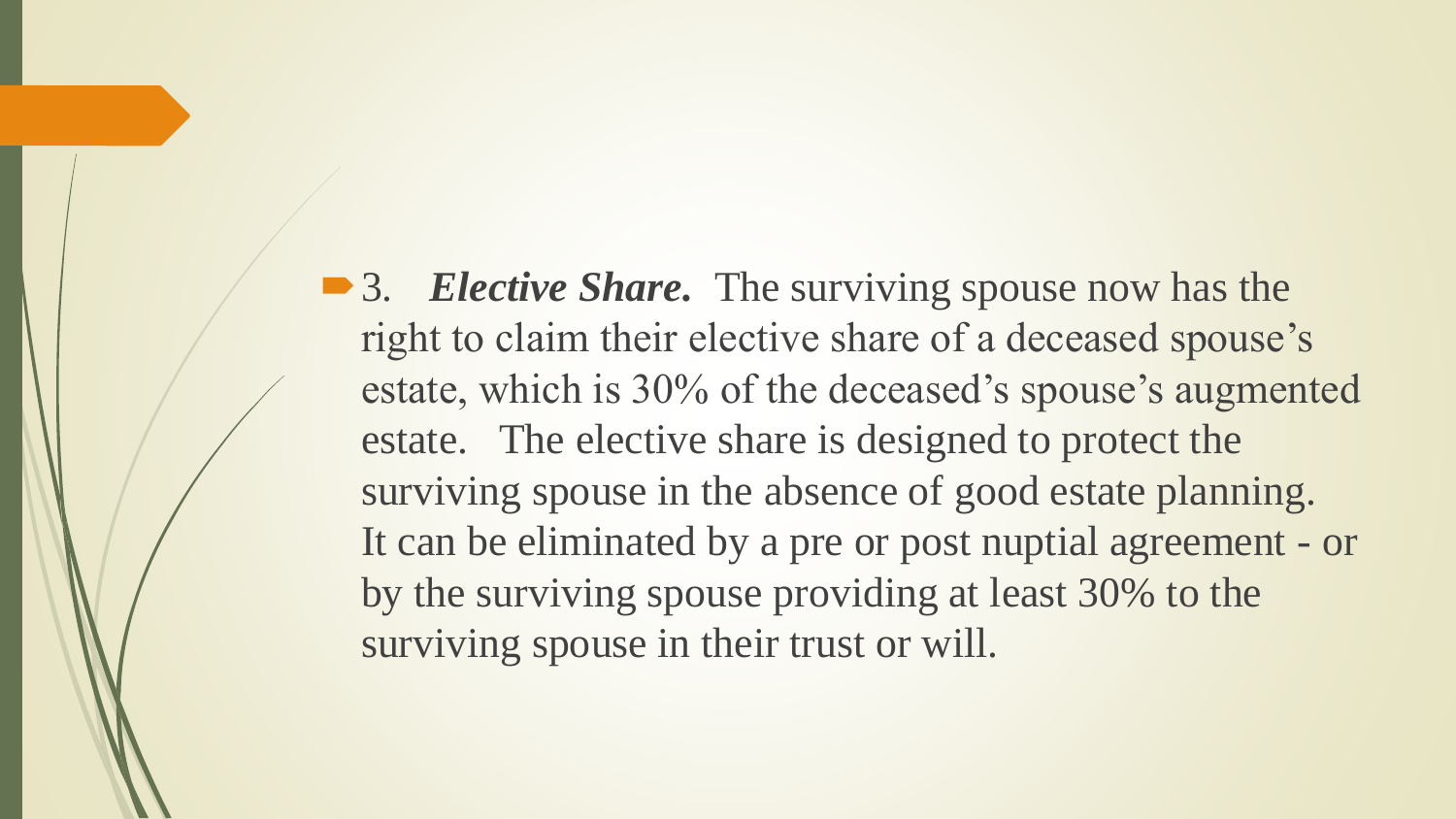4. *Protection if Deceased Spouse had no will. Under Florida intestate law*, the surviving spouse will generally get 100%. F.S. 732.102. However, this law becomes complex if the decedent is not survived by a spouse or child(ren).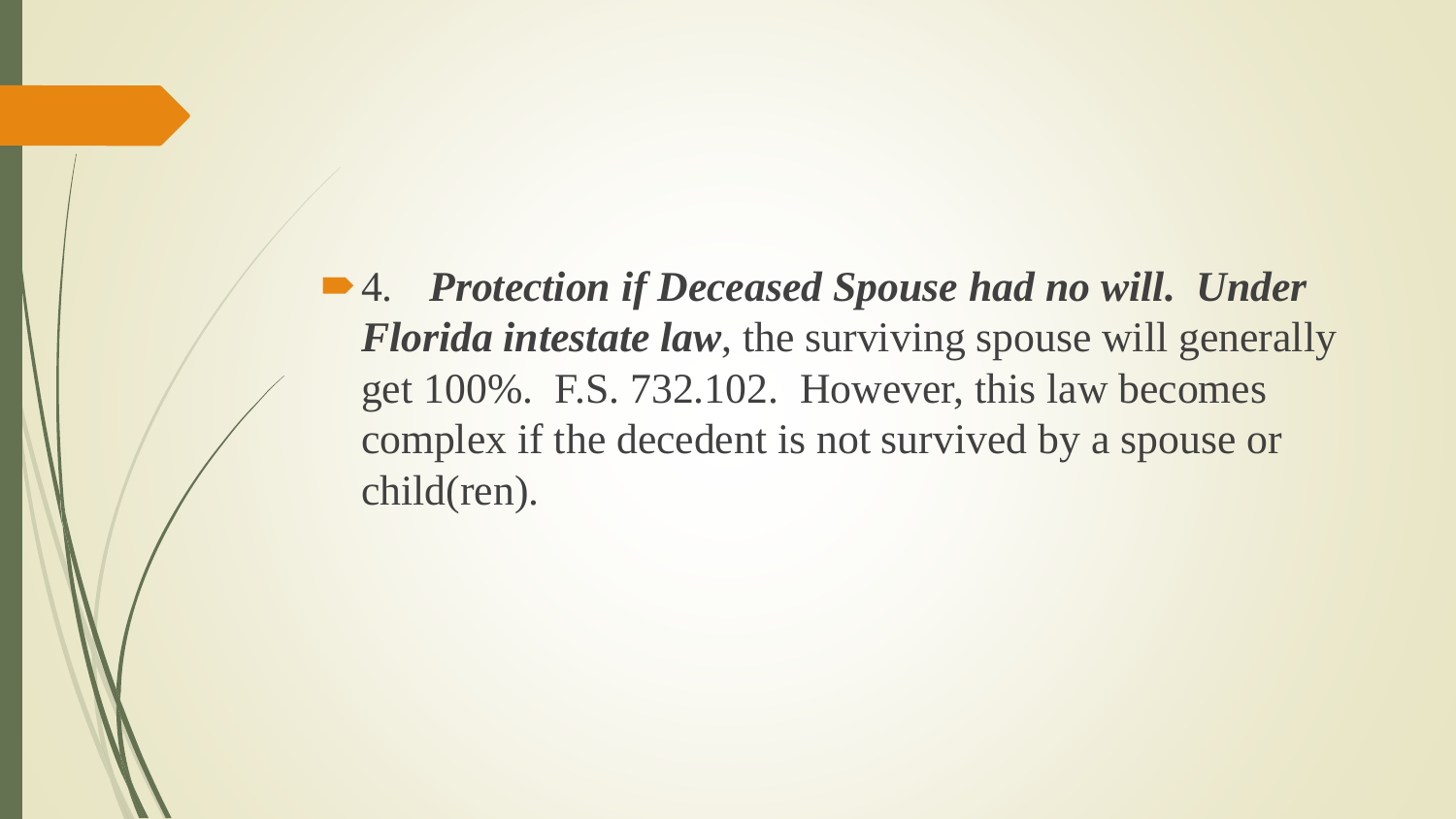■ 5. Pretermitted Spouse: The "Oops Law," I forgot to *change my will after marriage*. Context: Larry has an old Will and then marries Frank. Larry neglects to change his old will. Larry dies. Frank, as the surviving spouse is called a Pretermitted Spouse. Frank receives what he would have received if Larry had died intestate, unless the will clearly provide otherwise.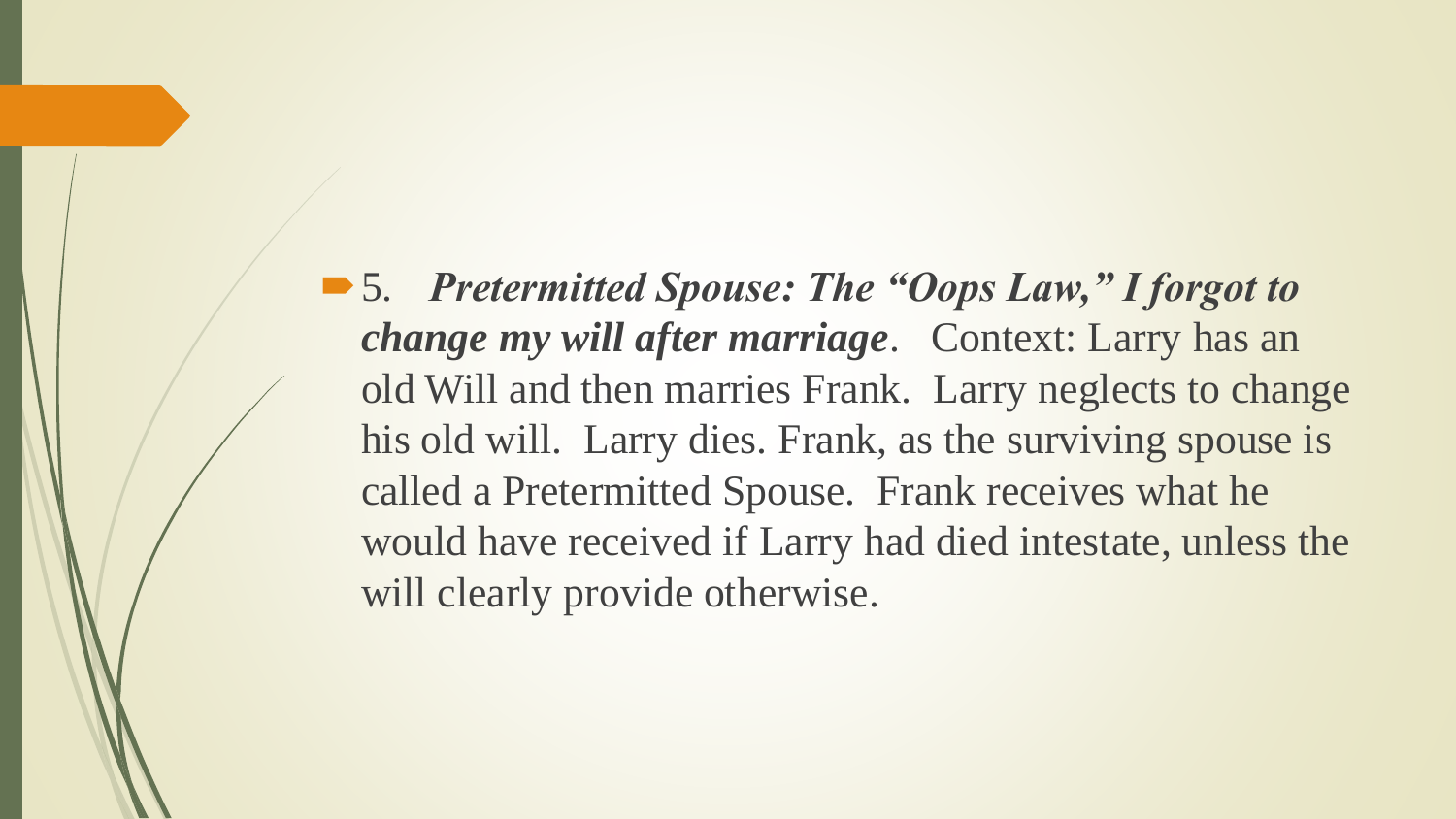#### **IV. Protecting the Same-Sex Couple Family: What Is Absolutely Needed?**

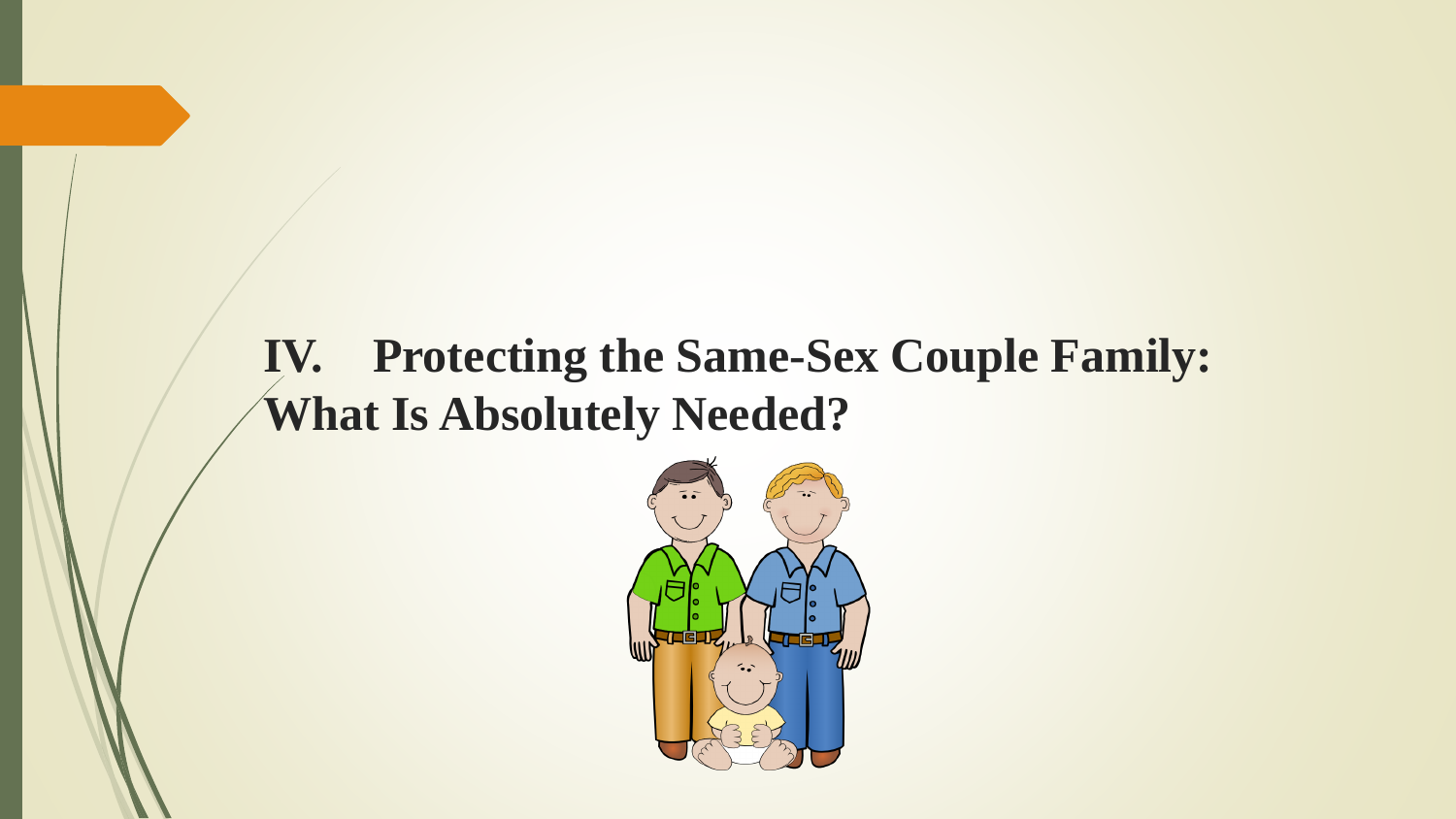- **A. Key Objectives of a Good Estate Plan for Most Same-Sex Couples**
- Protect lifestyle of children
- Secure quality education for children
- Avoid Guardianship: In the absence of estate planning, this is the court process a person may fall into in the event of mental incapacity. In a guardianship, the court intervenes in your personal and financial affairs.
- Avoid Probate: This is the bureaucratic, time consuming and costly court process a person's heirs may be compelled to go through without a well-structured estate plan that includes a fully funded living revocable trust.
- Optimize step-up in basis for income tax planning: This has become the new focus for most estate planners since the estate tax is often not a factor.
- Avoid estate tax: The tax is 40% over \$5.45 million in 2016 for an individual.
- Keep Legal Control in the family: Almost all couples want to avoid having a court intervene in their personal or financial affairs in the event of disability or death. A well-structured estate plan can help make sure that persons you know and trust make your financial and medical decisions if you cannot.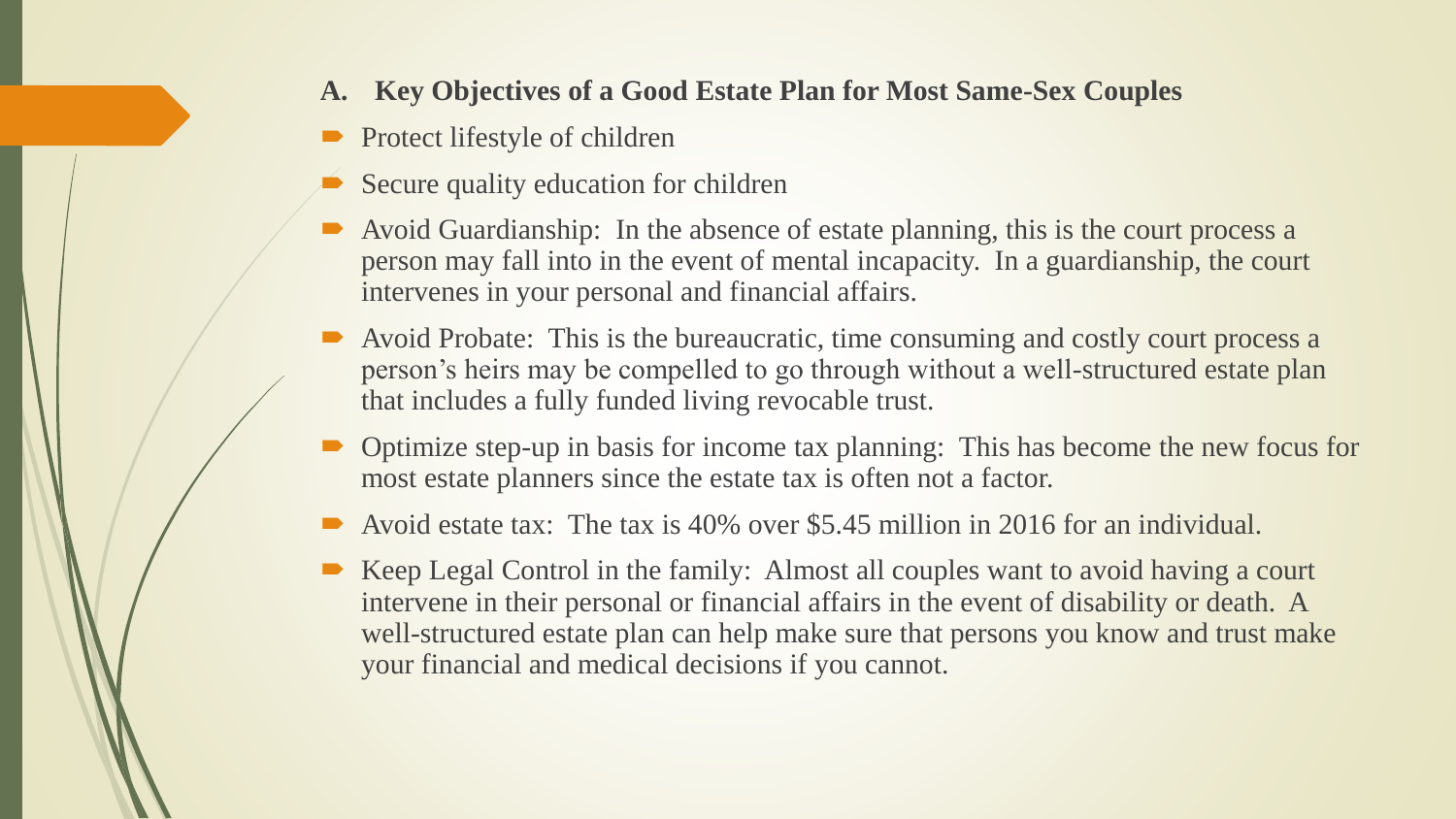#### **B. 4 Important Components of a Good Estate Plan for Many Same-Sex Couples**

1. A **Joint Living Revocable Trust** with (1) Marital Trust for the surviving spouse and (2) an Educational/Safe Harbor Trust, if children.

2. **Durable Power of Attorney** fully utilizing Florida's new law (passed in 2012) To provide super strong financial powers to the other spouse.

**Note**: If your Durable power attorney was drafted prior to October 1, 2012 it likely needs to be updated.

3. **Health Care Surrogate + Living Will.** Do not presume because you are married you can make medical decisions for your spouse. It is essential to have a super strong and updated Florida Health Care Surrogate to be able to access medical information for a second opinion, change doctors, and change hospitals.

**Pour-Over will.** This is a simple will, but it is essentially a safety net to make sure that all assets flow into the living trust upon death.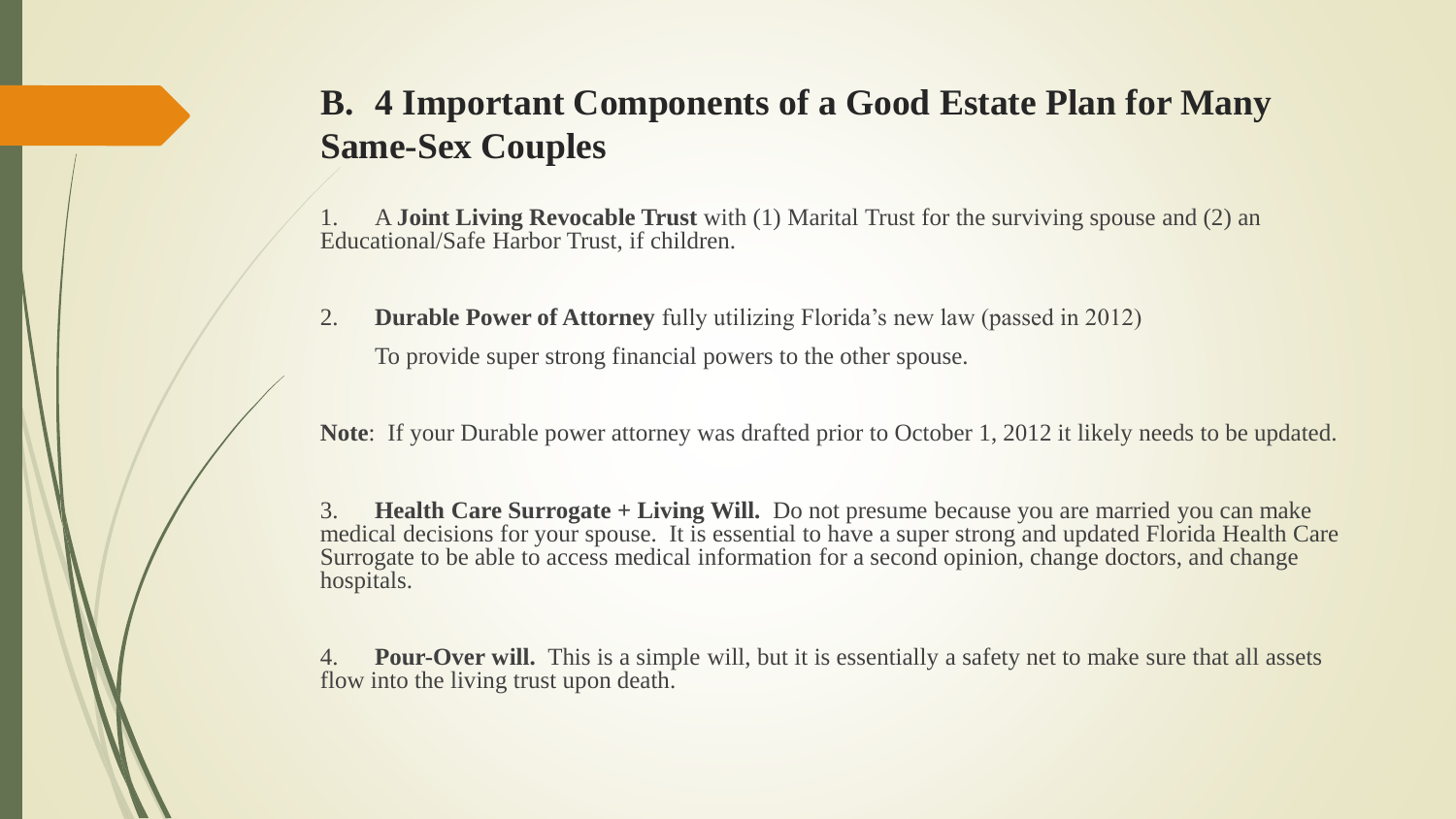#### **V. Asset Protection Checklist for Same-Sex Couples**

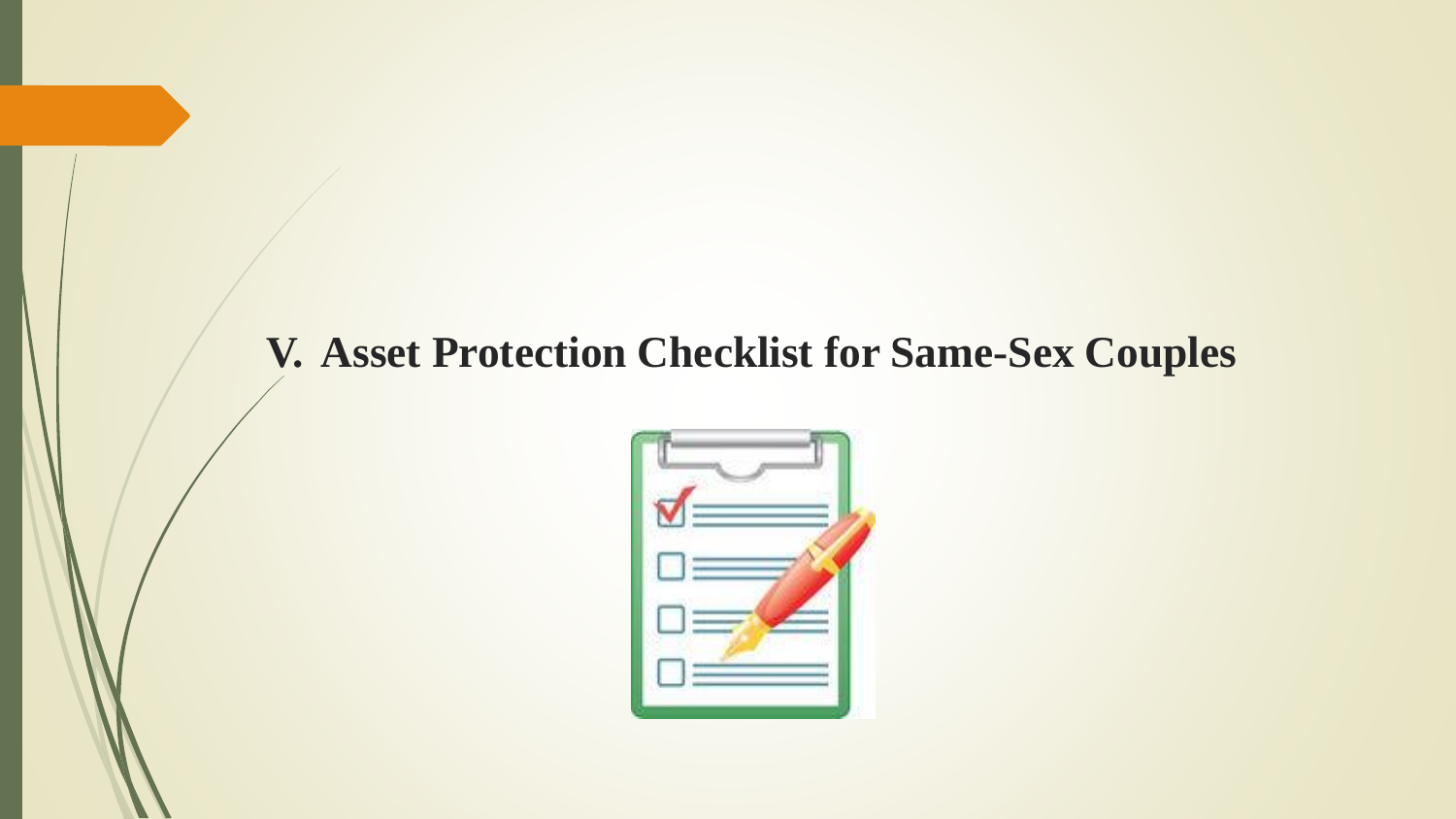| <b>Action Item</b>                                                                                                                                                                                                                                                                 | <b>Done</b> |
|------------------------------------------------------------------------------------------------------------------------------------------------------------------------------------------------------------------------------------------------------------------------------------|-------------|
| Homestead is under $\frac{1}{2}$ acre if in municipality; if not in municipality then under<br>160 acres Note: Consider leaving mortgage on property – even if not<br>necessary – as excellent asset protection option. The mortgage can be paid<br>down to avoid creditor attack. |             |
| Trust systems in place for children and loved ones and integrated with creditor<br>protection structures                                                                                                                                                                           |             |
| Vacation home is titled in LLC, Limited Partnership, or Tenancy by Entireties                                                                                                                                                                                                      |             |
| Rental properties are titled in LLC or Limited Partnership.                                                                                                                                                                                                                        |             |
| All Florida LLC's have (1) Operating Agreement with charging order<br>protection; (2) separate bank account; (3) multi-member                                                                                                                                                      |             |
| All corporate records have been annually reviewed by corporate attorney                                                                                                                                                                                                            |             |
| Exposed equity investments protected by asset protection<br>structure Note: Exposed investments are those not protected by Florida<br>law. Protected investments are IRA's, 401k's, annuities, pension plans, life<br>insurance, Florida pre-paid tuition plans, and 529 plans.    |             |
| If married, checking/savings account owned as Tenancy By Entireties<br>(TBE) Note: Confirm by going to bank and checking the bank signature card.                                                                                                                                  |             |
| Auto and motor vehicles : If married, title in name of person who drives<br>vehicle the most; not in joint name                                                                                                                                                                    |             |
| Boats or jet skies: Title in name of LLC                                                                                                                                                                                                                                           |             |
| Adequate property and casualty insurance                                                                                                                                                                                                                                           |             |
| Adequate auto, vehicle, and boat insurance                                                                                                                                                                                                                                         |             |
| Umbrella liability insurance Note: Confirm with agent that there are no gaps                                                                                                                                                                                                       |             |
| If professional: adequate malpractice insurance and experienced malpractice<br>agent who specializes in such coverage                                                                                                                                                              |             |
| Team of caring and qualified advisors, including CPA, attorney, investment<br>advisor, and insurance agent                                                                                                                                                                         |             |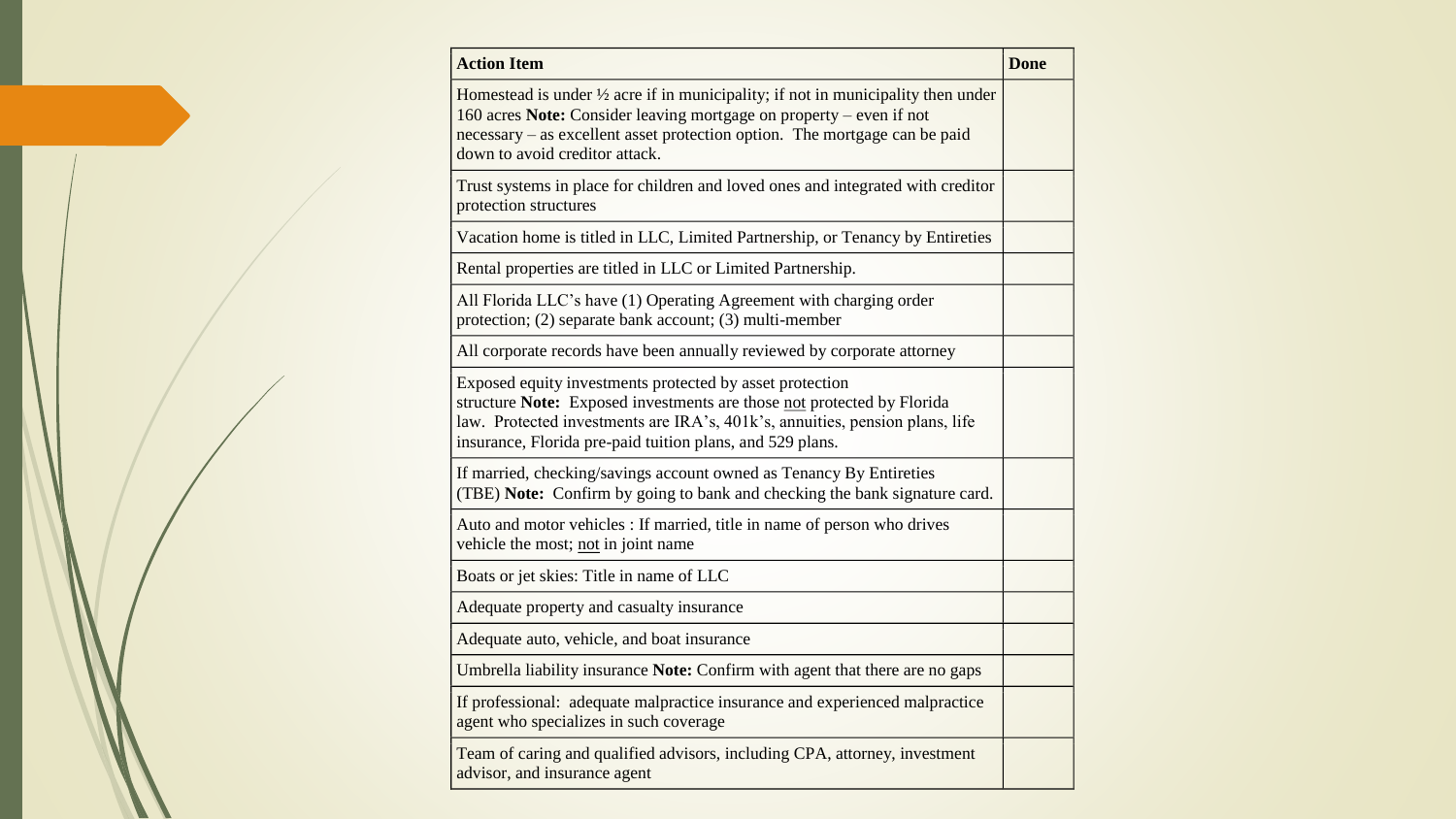# **VI. Conclusion**